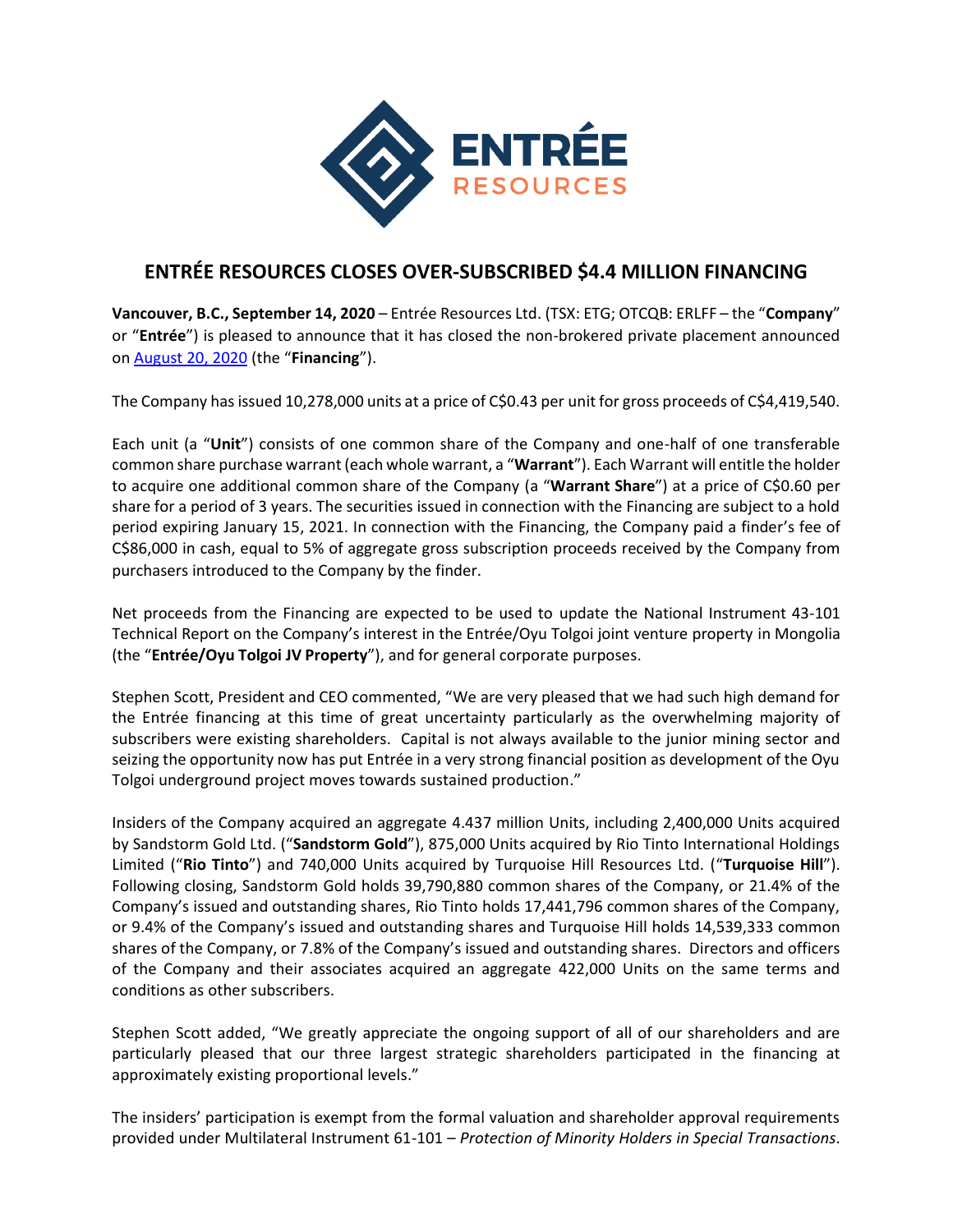The exemption is based on the fact that the market value of the insiders' participation or the consideration paid by such insiders does not exceed 25% of the market value of the Company.

The Company will be filing a material change report in connection with the transaction less than 21 days before the expected date of the closing of the transaction, and considers the shorter period to be reasonable given the nature of the transaction and the fact that all necessary approvals have been obtained.

The Units and Warrant Shares have not been, and will not be registered under the United States Securities Act of 1933, as amended, or state securities laws and may not be offered or sold within the United States or to, or for the account or benefit of, U.S. persons absent U.S. federal and state registration or an applicable exemption from the U.S. registration requirements. This news release does not constitute an offer to sell or a solicitation of an offer to buy any of the securities in the United States.

## **ABOUT ENTRÉE RESOURCES LTD.**

Entrée Resources Ltd. is a Canadian mining company with a unique carried joint venture interest on a significant portion of one of the world's largest copper-gold projects – the Oyu Tolgoi project in Mongolia. Entrée has a 20% or 30% carried participating interest in the Entrée/Oyu Tolgoi JV Property, depending on the depth of mineralization. Sandstorm Gold, Rio Tinto and Turquoise Hill are major shareholders of Entrée, holding approximately 21%, 9% and 8% of the shares of the Company, respectively. More information about Entrée can be found at [www.EntreeResourcesLtd.com.](http://www.entreeresourcesltd.com/)

## **FURTHER INFORMATION**

David Jan Investor Relations Entrée Resources Ltd. Tel: 604-687-4777 | Toll Free: 1-866-368-7330 E-mail: [djan@EntreeResourcesLtd.com](mailto:djan@EntreeResourcesLtd.com)

*This News Release contains forward-looking statements within the meaning of the United States Private Securities Litigation Reform Act of 1995 and forward-looking information within the meaning of applicable Canadian securities laws with respect to the Financing; anticipated use of proceeds; the potential filing of an updated Technical Report on the Company's interest in the Entrée/Oyu Tolgoi JV Property; corporate strategies and plans; and other matters that may occur in the future.*

*In certain cases, forward-looking statements and information can be identified by words such as "plans", "expects" or "does not expect", "is expected", "budgeted", "scheduled", "estimates", "forecasts", "intends", "anticipates", or "does not anticipate" or "believes" or variations of such words and phrases or statements that certain actions, events or results "may", "could", "would", "might", "will be taken", "occur" or "be achieved". While the Company has based these forward-looking statements on its expectations about future events as at the date that such statements were prepared, the statements are not a guarantee of Entrée's future performance and are based on numerous assumptions regarding present and future business strategies; the correct interpretation of agreements, laws and regulations; local and global economic conditions and negotiations and the environment in which Entrée will operate in the future, including commodity prices, projected grades, projected dilution, anticipated capital and operating costs, anticipated future production and cash flows; the anticipated location of certain infrastructure and sequence of mining within and across panel boundaries; the construction and continued development of the Oyu Tolgoi underground mine; and the status of Entrée's relationship and interaction with the Government of Mongolia, Oyu Tolgoi LLC ("OTLLC"), Rio Tinto and Turquoise Hill. With respect to the construction and continued development of the Oyu Tolgoi underground mine, important risks, uncertainties and factors which could cause actual results to differ materially from future results expressed or implied by such forward-looking statements and information include, amongst others, the timing and cost of the construction and expansion of mining and processing facilities; the timing and availability of a long term domestic power source for Oyu Tolgoi (or the availability of financing for OTLLC or the Government of Mongolia to construct such a source); the potential impact of COVID-19; the ability of OTLLC to secure and draw down on the supplemental debt under the Oyu Tolgoi project finance facility and the availability of additional financing on terms reasonably acceptable to OTLLC, Turquoise Hill and Rio Tinto to further develop Oyu Tolgoi; the impact of changes in, changes in interpretation to or changes in enforcement of, laws, regulations and government practises in Mongolia; delays, and the costs which would result from delays, in the development of the underground mine; the status of the relationship and interaction between OTLLC, Rio Tinto and Turquoise Hill with the Government of Mongolia on the continued operation and development of Oyu Tolgoi and OTLLC internal governance; the anticipated location of certain infrastructure and sequence of mining; projected copper, gold and silver prices and their market demand; and production estimates and the anticipated yearly production of copper, gold and silver at the Oyu Tolgoi underground mine.*